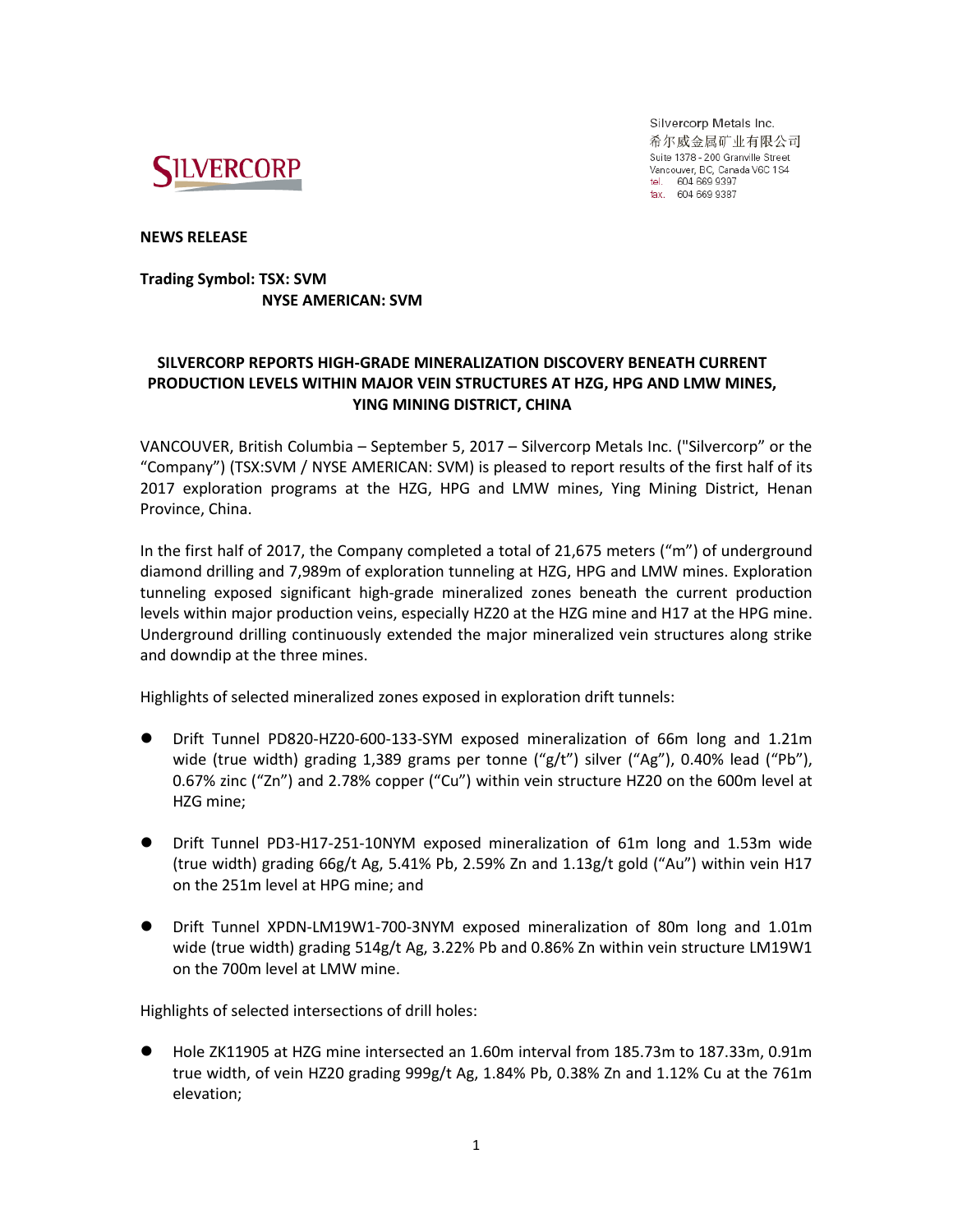- Hole ZKX116F03 at LMW mine intersected a 0.95m interval from 60.92m to 61.87m, 0.82m true width, of vein LM33 grading 1,174g/t Ag, 8.34% Pb and 0.78% Zn at the 583m elevation; and
- Hole ZKX107N01 at LMW mine intersected a 3.13m interval from 464.55m to 467.68m, 2.17m true width, of vein LM14 grading 279g/t Ag, 1.55% Pb and 0.06% Zn at the 519m elevation.

Diamond drill holes are designed to define and upgrade inferred mineral resource blocks and test for new mineral resources. Underground drilling is mainly conducted from current production levels to delineate the downdip and along-strike extensions of known mineralized vein structures in the production area and test for new veins in the previous less-explored areas.

The first half of 2017 drilling programs at HZG, HPG and LMW mines are briefly summarized in the following table:

| <b>Major Target Veins</b>                           | <b>Meters</b><br><b>Drilled</b> | <b>Holes</b><br><b>Completed</b> | <b>Samples</b><br><b>Collected</b> | <b>Holes with</b><br>Assay<br>Received* | <b>Holes</b><br><b>Intercepted Vein</b><br><b>Structures</b> | <b>Holes</b><br>Intercepted<br><b>Mineralization</b> |
|-----------------------------------------------------|---------------------------------|----------------------------------|------------------------------------|-----------------------------------------|--------------------------------------------------------------|------------------------------------------------------|
| LMW Mine                                            |                                 |                                  |                                    |                                         |                                                              |                                                      |
| LM12, LM13, LM14,<br>LM19, LM19W1, LM19W2,<br>LM30W | 9.622                           | 28                               | 515                                | 35                                      | 35                                                           | 19                                                   |
| <b>HPG Mine</b>                                     |                                 |                                  |                                    |                                         |                                                              |                                                      |
| H <sub>12</sub> , H <sub>21</sub> , H <sub>29</sub> | 7.310                           | 23                               | 245                                | 23                                      | 23                                                           | 12                                                   |
| <b>HZG Mine</b>                                     |                                 |                                  |                                    |                                         |                                                              |                                                      |
| HZ10, HZ11, HZ20, HZ22                              | 4.743                           | 15                               | 255                                | 18                                      | 18                                                           |                                                      |

**\***Including holes drilled in late 2016.

The 2017 exploration tunneling, comprising drifting, crosscutting and raising, was driven along and across major mineralized vein structures to upgrade drill defined mineral resources and test for new parallel and splay structures.

The first half of 2017 tunneling programs at HZG, HPG and LMW mines are briefly summarized in the following table:

|                                                                                         |                                  |                                        | <b>Drift</b>                 | <b>Total Mineralization Exposed by Drift Tunneling</b> |                              |             |           |           |             |
|-----------------------------------------------------------------------------------------|----------------------------------|----------------------------------------|------------------------------|--------------------------------------------------------|------------------------------|-------------|-----------|-----------|-------------|
| <b>Major Target Veins</b>                                                               | <b>Total</b><br>Tunnelina<br>(m) | Channel<br><b>Samples</b><br>Collected | Tunnelina<br>Included<br>(m) | Length<br>(m)                                          | Average<br>True<br>Width (m) | Ag<br>(g/t) | Pb<br>(%) | Zn<br>(%) | Au<br>(g/t) |
| <b>HPG Mine</b>                                                                         |                                  |                                        |                              |                                                        |                              |             |           |           |             |
| H <sub>5</sub> , H <sub>12</sub> E, H <sub>13</sub> , H <sub>15</sub> , H <sub>17</sub> | 2.254                            | 702                                    | 1.207                        | 347                                                    | 1.22                         | 70          | 4.63      | 2.46      | 0.94        |
| <b>HZG Mine</b>                                                                         |                                  |                                        |                              |                                                        |                              |             |           |           | Cu<br>(%)   |
| HZ20, HZ22, HZ22W, HZ23,<br>HZ26, HZ27                                                  | 1.956                            | 686                                    | 995                          | 473                                                    | 0.73                         | 681         | 1.47      | 0.36      | 1.12        |
| <b>LMW Mine</b>                                                                         |                                  |                                        |                              |                                                        |                              |             |           |           |             |
| LM7, LM8 4, LM12 1, LM14,<br>LM14 2, LM16, LM17, LM19W1,<br>LM19W2, LM31, T24, T27E     | 3.779                            | 1.059                                  | 2.232                        | 415                                                    | 0.70                         | 296         | 4.61      | 0.32      |             |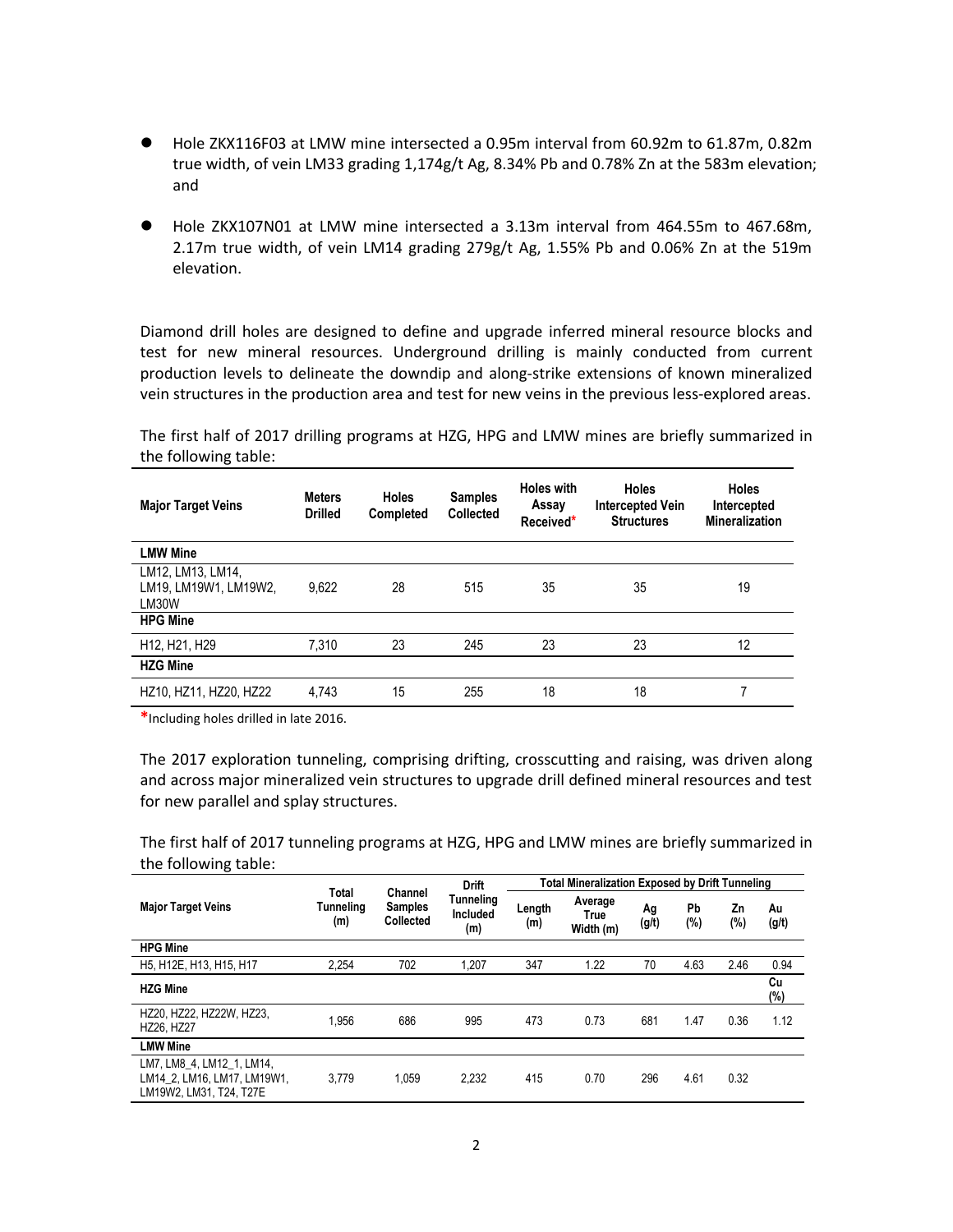Tables 1 and 2 below list assay results of some selected mineralized intersections in drill holes and mineralized zones exposed in drift tunnels in the first half of 2017 exploration programs.

| Hole ID          | From<br>(m) | To (m) | Elevation<br>(m) | Interval<br>(m) | True<br>Width<br>(m) | Ag<br>(g/t)     | Pb<br>$(\%)$ | Zn<br>$(\%)$ |                        | Vein              | Remarks        |
|------------------|-------------|--------|------------------|-----------------|----------------------|-----------------|--------------|--------------|------------------------|-------------------|----------------|
| <b>HZG Mine</b>  |             |        |                  |                 |                      |                 |              |              | $\overline{cu}$<br>(%) |                   |                |
| ZK14902          | 56.83       | 57.24  | 595              | 0.41            | 0.16                 | 95              | 3.07         | 0.32         | 0.11                   | HZ22E             | Test*          |
| ZK11905          | 181.46      | 181.98 | 762              | 0.53            | 0.30                 | 144             | 0.26         | 0.13         | 0.16                   | HZ20Branch        | Test           |
|                  | 185.73      | 187.33 | 761              | 1.60            | 0.91                 | 999             | 1.84         | 0.38         | 1.12                   | HZ20              | Test           |
| ZK15108          | 280.84      | 282.08 | 370              | 1.24            | 0.67                 | 372             | 0.44         | 0.13         | 0.16                   | <b>HZ20</b>       | Test           |
|                  | 283.80      | 284.24 | 367              | 0.44            | 0.23                 | 127             | 0.13         | 0.47         | 0.58                   | HZ20W-Branch      | Test           |
| ZK11702          | 258.85      | 259.15 | 739              | 0.31            | 0.23                 | 437             | 0.30         | 0.12         | 0.66                   | <b>HZ20</b>       | Test           |
| ZK11507          | 252.83      | 254.39 | 767              | 1.56            | 1.35                 | 223             | 1.20         | 0.22         | 0.50                   | <b>HZ20</b>       | Test           |
| ZK4309           | 254.19      | 254.86 | 505              | 0.67            | 0.64                 | 72              | 1.07         | 0.53         | 0.54                   | HZ22E             | Test           |
|                  | 354.55      | 356.44 | 450              | 1.89            | 1.63                 | 279             | 0.10         | 0.06         | 0.09                   | HZ26              | Test           |
| <b>HPG Mine</b>  |             |        |                  |                 |                      |                 |              |              | Au                     |                   |                |
|                  |             |        |                  |                 |                      |                 |              |              | (g/t)                  |                   |                |
| <b>ZK3106</b>    | 178.33      | 179.09 | 516              | 0.76            | 0.46                 | $\overline{20}$ | 8.43         | 2.45         | 0.05                   | <b>H12W</b>       | Test           |
| ZK2909           | 3.25        | 7.88   | 626              | 4.63            | 1.40                 | 24              | 0.20         | 0.01         | 1.63                   | H <sub>12</sub> E | Infill**       |
|                  | 10.31       | 10.71  | 621              | 0.40            | 0.22                 | 40              | 2.95         | 0.16         | 1.19                   | H12E Branch       | Test           |
| ZK1213           | 163.12      | 163.74 | 602              | 0.62            | 0.30                 | 6               | 1.30         | 0.03         | 1.54                   | H <sub>18_1</sub> | Test           |
| ZK2709           | 122.72      | 123.12 | 528              | 0.40            | 0.24                 | 51              | 6.05         | 0.09         | 0.03                   | H12E2             | Test           |
| ZK3615           | 201.15      | 202.24 | 501              | 1.09            | 0.82                 | 4               | 0.05         | 0.01         | 2.13                   | H <sub>21</sub>   | Stepout***     |
| ZK3107           | 3.08        | 4.99   | 626              | 1.91            | 0.67                 | 6               | 0.06         | 0.01         | 2.04                   | H <sub>12</sub> E | Infill         |
| ZK3107           | 224.15      | 228.30 | 445              | 4.15            | 2.20                 | 22              | 4.30         | 0.28         | 0.05                   | H12               | Stepout        |
| ZK4101           | 105.00      | 105.48 | 588              | 0.48            | 0.40                 | 24              | 1.54         | 1.30         | 0.28                   | H12E1             | Test           |
|                  | 231.22      | 231.56 | 537              | 0.34            | 0.31                 | 52              | 1.75         | 0.92         | 0.99                   | H <sub>12</sub> E | Test           |
| ZK4102           | 271.37      | 272.15 | 456              | 0.78            | 0.64                 | 45              | 1.95         | 1.22         | 0.53                   | H12E              | <b>Test</b>    |
| ZK2530           | 303.72      | 305.13 | 444              | 1.41            | 0.94                 | 17              | 0.14         | 0.12         | 1.92                   | H <sub>29</sub>   | Test           |
| ZK3901           | 102.88      | 103.60 | 579              | 0.72            | 0.47                 | 17              | 0.44         | 0.29         | 1.72                   | H12E1             | Test           |
|                  | 251.28      | 251.76 | 511              | 0.48            | 0.36                 | 139             | 8.31         | 0.72         | 0.13                   | H <sub>12</sub> E | Test           |
| ZK3903           | 83.24       | 83.85  | 562              | 0.61            | 0.29                 | $\overline{27}$ | 4.07         | 1.92         | 0.16                   | H12               | Test           |
| <b>LMW Mine</b>  |             |        |                  |                 |                      |                 |              |              |                        |                   |                |
| ZKX130W01        | 150.80      | 151.49 | 863              | 0.69            | 0.69                 | 186             | 0.26         | 0.43         |                        | $LM8_5$           | Test           |
| <b>ZKX107N01</b> | 464.55      | 467.68 | 519              | 3.13            | 2.17                 | 279             | 1.55         | 0.06         |                        | <b>LM14</b>       | <b>Stepout</b> |
| ZKX109N01        | 499.27      | 499.72 | 472              | 0.45            | 0.24                 | 69              | 3.85         | 0.66         |                        | <b>LM14</b>       | Stepout        |
| ZKX103N04        | 390.39      | 392.54 | 407              | 2.15            | 1.27                 | 106             | 1.08         | 0.11         |                        | LM14              | Test           |
| ZKX100N01        | 245.07      | 246.70 | 512              | 1.63            | 0.93                 | 195             | 0.34         | 0.05         |                        | LM14              | Test           |
| ZKX02Q00         | 244.05      | 248.27 | 823              | 4.22            | 3.67                 | 146             | 3.93         | 0.14         |                        | <b>LM17</b>       | Test           |
| ZKX13063         | 140.42      | 143.14 | 784              | 2.72            | 1.88                 | 290             | 0.33         | 0.15         |                        | LM19              | Test           |
| ZKX12261         | 183.45      | 183.71 | 803              | 0.26            | 0.18                 | 96              | 2.17         | 0.18         |                        | LM19              | Test           |
| ZKX107N01        | 117.73      | 119.58 | 726              | 1.85            | 1.18                 | 225             | 0.31         | 0.09         |                        | LM19W3            | Test           |
| ZKX11651         | 100.51      | 101.27 | 537              | 0.76            | 0.68                 | 99              | 12.02        | 0.05         |                        | LM32E             | Test           |
| ZKX116F03        | 60.92       | 61.87  | 583              | 0.95            | 0.82                 | 1,174           | 8.34         | 0.78         |                        | LM33              | Test           |
| <b>ZKX120F01</b> | 77.14       | 77.95  | 562              | 0.81            | 0.58                 | 645             | 2.58         | 0.56         |                        | LM33              | Test           |

**Table 1: Selected drilling results from the 2017 drilling programs at HZG, HPG and LMW mines**

**\***Test: intersections in open areas without known mineralization for new resource delineation

**\*\***Infill: intersections within known resource blocks for resource upgrade

**\*\*\***Stepout: intersections adjacent to existing resource blocks for resource expansion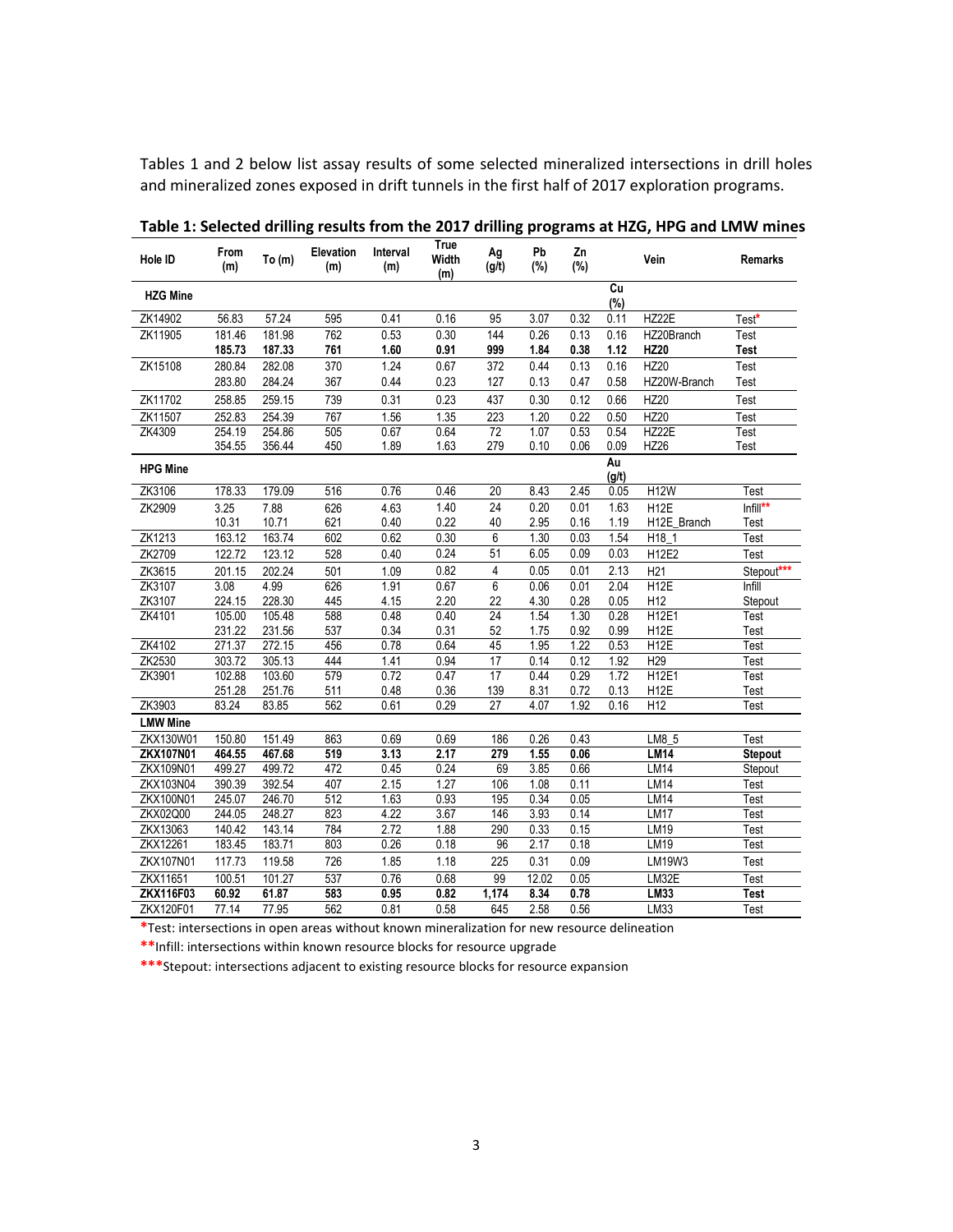| <b>Tunnel ID</b>          | Vein            | Level<br>(m) | Length<br>(m) | <b>True</b><br>Width (m) | Aq<br>(g/t) | Pb<br>( %) | Zn<br>( %) |          |
|---------------------------|-----------------|--------------|---------------|--------------------------|-------------|------------|------------|----------|
| <b>HZG Mine</b>           |                 |              |               |                          |             |            |            | Cu (%)   |
| PD820-HZ20-650-123-NYM    | <b>HZ20</b>     | 650          | 30            | 0.45                     | 1,865       | 0.51       | 0.54       | 3.32     |
| PD820-HZ20-600-133-SYM    | <b>HZ20</b>     | 600          | 66            | 1.21                     | 1,389       | 0.40       | 0.67       | 2.78     |
| PD820-HZ20-600-133-NYM    | <b>HZ20</b>     | 600          | 48            | 0.70                     | 553         | 0.27       | 0.42       | 1.75     |
| PD820-HZ20-550-133-SNYM   | <b>HZ20</b>     | 550          | 20            | 0.67                     | 320         | 0.22       | 0.78       | 1.32     |
| PD820-HZ22-770-N1-SNYM    | <b>HZ22</b>     | 770          | 25            | 0.81                     | 873         | 0.60       | 0.23       | 0.62     |
| PD810-HZ22-700-49-NYM     | <b>HZ22</b>     | 700          | 60            | 0.59                     | 172         | 1.62       | 0.22       | 0.33     |
| PD810-HZ22W-700-47A-SYM   | <b>HZ22W</b>    | 700          | 20            | 0.33                     | 95          | 6.28       | 0.11       | 0.12     |
| PD820-HZ23-650-47A-SYM    | HZ23            | 650          | 95            | 0.91                     | 474         | 2.86       | 0.14       | 0.21     |
| PD810-HZ27-700-47A-NYM    | <b>HZ27</b>     | 700          | 30            | 0.50                     | 390         | 1.40       | 0.24       | 0.20     |
| <b>HPG Mine</b>           |                 |              |               |                          |             |            |            | Au (g/t) |
| PD2-H17-580-4NYM          | H <sub>17</sub> | 580          | 55            | 0.91                     | 31          | 4.35       | 0.04       | 0.26     |
| PD3-H17-310-32NYM         | H <sub>17</sub> | 310          | 24            | 2.27                     | 162         | 10.79      | 3.02       | 1.40     |
| PD3-H17-251-10NYM         | H <sub>17</sub> | 251          | 61            | 1.53                     | 66          | 5.44       | 2.59       | 1.13     |
| PD3-H17-200-12NYM         | H <sub>17</sub> | 200          | 50            | 0.82                     | 63          | 3.42       | 0.33       | 0.58     |
| PD3-H17-150-10NYM         | H <sub>17</sub> | 150          | 102           | 1.55                     | 48          | 2.90       | 3.77       | 0.94     |
| <b>LMW Mine</b>           |                 |              |               |                          |             |            |            |          |
| XPDS-LM17-770-26SYM       | <b>LM17</b>     | 770          | 50            | 0.78                     | 115         | 1.97       | 0.18       |          |
| XPDS-LM17-675-26SYM       | <b>LM17</b>     | 675          | 25            | 0.74                     | 83          | 1.53       | 0.06       |          |
| XPDN-LM19W1-700-3NYM      | <b>LM19W1</b>   | 700          | 80            | 1.01                     | 514         | 3.22       | 0.86       |          |
| SJ969-LM19W2-600-120NYM   | LM19W2          | 600          | 35            | 0.47                     | 41          | 4.92       | 0.12       |          |
| SJ969-LM19W2-500-114SYM   | LM19W2          | 500          | 20            | 1.05                     | 369         | 3.71       | 0.29       |          |
| PD969SJ-I M31-550-114SNYM | LM31            | 550          | 20            | 0.36                     | 291         | 6.92       | 0.21       |          |
| PD969SJ-LM31-550-114NYM   | LM31            | 550          | 40            | 0.46                     | 230         | 6.56       | 0.06       |          |
| PD924-T27E-924-112SYM     | <b>T27E</b>     | 924          | 45            | 0.84                     | 194         | 4.48       | 0.38       |          |

**Table 2: Selected mineralized zones exposed by drift tunneling at HZG, HPG and LMW mines**

#### **Quality Control**

Drill cores are NQ size. Drill core samples, limited by apparent mineralization contact or shear/alteration contact, were split into halves by saw cutting. The half cores are stored in the Company's core shacks for future reference and checking, and the other half core samples are shipped in security sealed bags to the Chengde Huakan 514 Geology and Minerals Test and Research Institute in Chengde, Hebei Province, China, 226 km northeast of Beijing, and the Zhenzhou Nonferrous Exploration Institute Lab in Zhengzhou, Henan Province, China, and both labs are ISO9000 certified analytical lab. For analysis the sample is dried and crushed to minus 1mm and then split to a 200-300g subsample which is further pulverized to minus 200 mesh. Two subsamples are prepared from the pulverized sample. One is digested with aqua regia for gold analysis with AAS, and the other is digested with two-acids for analysis of silver, lead, zinc and copper with AAS.

Channel samples are collected along sample lines perpendicular to the mineralized vein structure in exploration tunnels. Spacing between sampling lines is typically 5m along strike. Both the mineralized vein and the altered wall rocks are cut with continuous chisel chipping.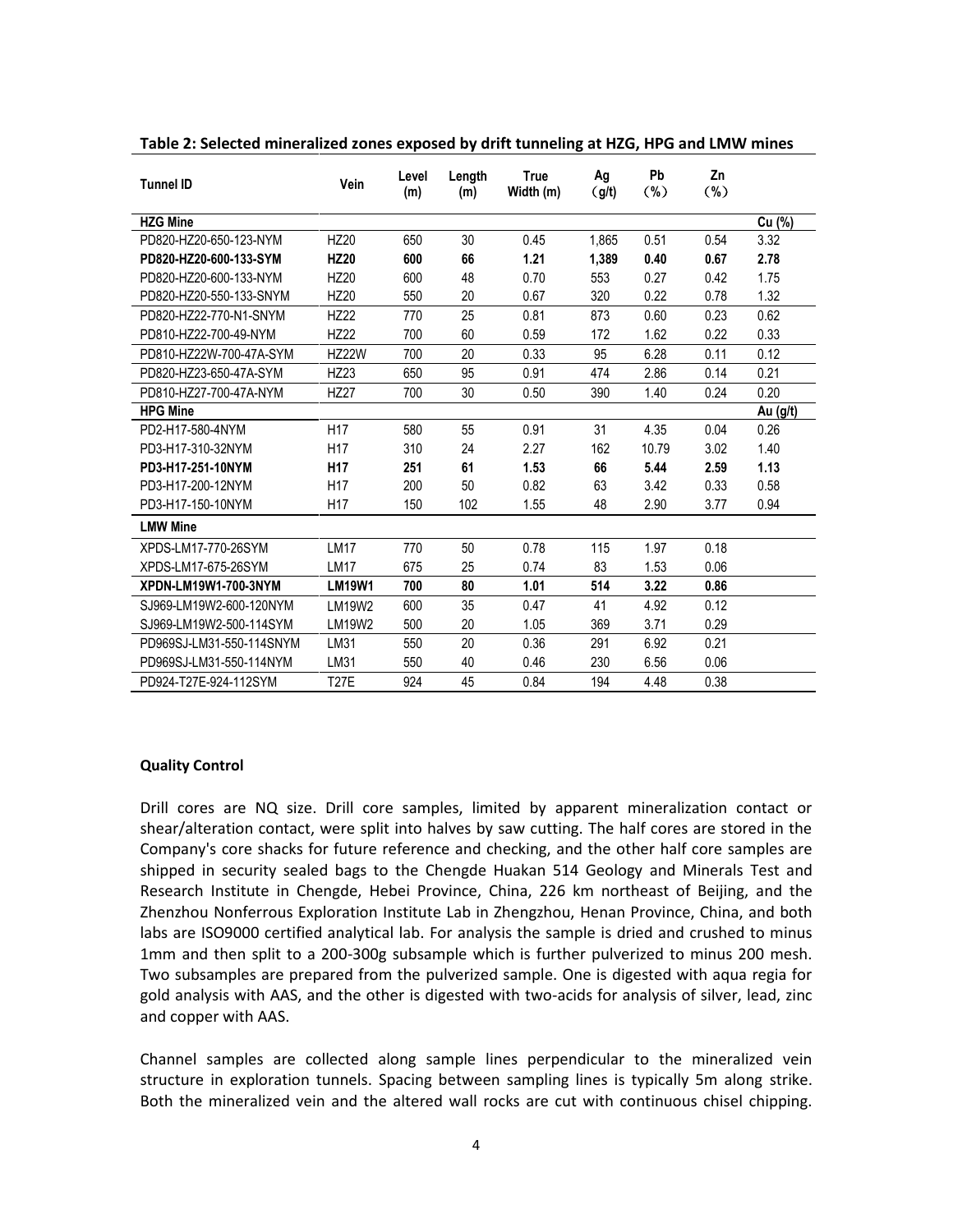Sample length ranges from 0.2m to more than 1m, depending on the width of the mineralized vein and the mineralization type. Channel samples are prepared and assayed with AAS at Silvercorp's mine laboratory (Ying Lab) located at the mill complex in Luoning County, Henan Province, China. The Ying lab is officially accredited by the Quality and Technology Monitoring Bureau of Henan Province and is qualified to provide analytical service. The channel samples are dried, crushed and pulverized. A 200g sample of minus 160 mesh is prepared for assay. A duplicate sample of minus 1mm is made and kept at the laboratory archives. Gold is analysed by fire assay with AAS finish, and silver, lead, zinc and copper are assayed by two-acid digestion with AAS finish.

A routine quality assurance/quality control (QA/QC) procedure is adopted to monitor the analytical quality at the lab. Certified reference materials (CRMs), pulp duplicates and blanks are inserted into each lab batch of samples. QA/QC data at the lab are attached to the assay certificates for each batch of samples.

The Company maintains its own comprehensive QA/QC program to ensure best practices in sample preparation and analysis of the exploration samples. Project geologists regularly insert CRM, field duplicates and blanks to each batch of core samples to monitor the sample preparation and analysis procedures at the labs. The analytical quality of the labs is further evaluated with external checks by sending about 3-5% of the pulp samples to higher level labs to check for lab bias.

Data from both the Company's and the labs' QA/QC programs are reviewed on a timely basis by project geologists.

Ruijin Jiang, P. Geo, reviewed the exploration data and prepared the scientific and technical information regarding exploration results contained herein. Alex Zhang, P. Geo, VP exploration of the Company, is the Qualified Person on the project as defined under National Instrument 43- 101 and he has verified and approved the contents of this news release.

### **About Silvercorp**

Silvercorp is a low-cost silver-producing Canadian mining company with multiple mines in China. The Company's vision is to deliver shareholder value by focusing on the acquisition of under developed projects with resource potential and the ability to grow organically. For more information, please visit our website at www.silvercorp.ca.

### **For further information**

Gordon Neal Vice President, Corporate Development Silvercorp Metals Inc.

Phone: (604) 669-9397 Toll Free: 1(888) 224-1881 Email: investor@silvercorp.ca Website: www.silvercorpmetals.com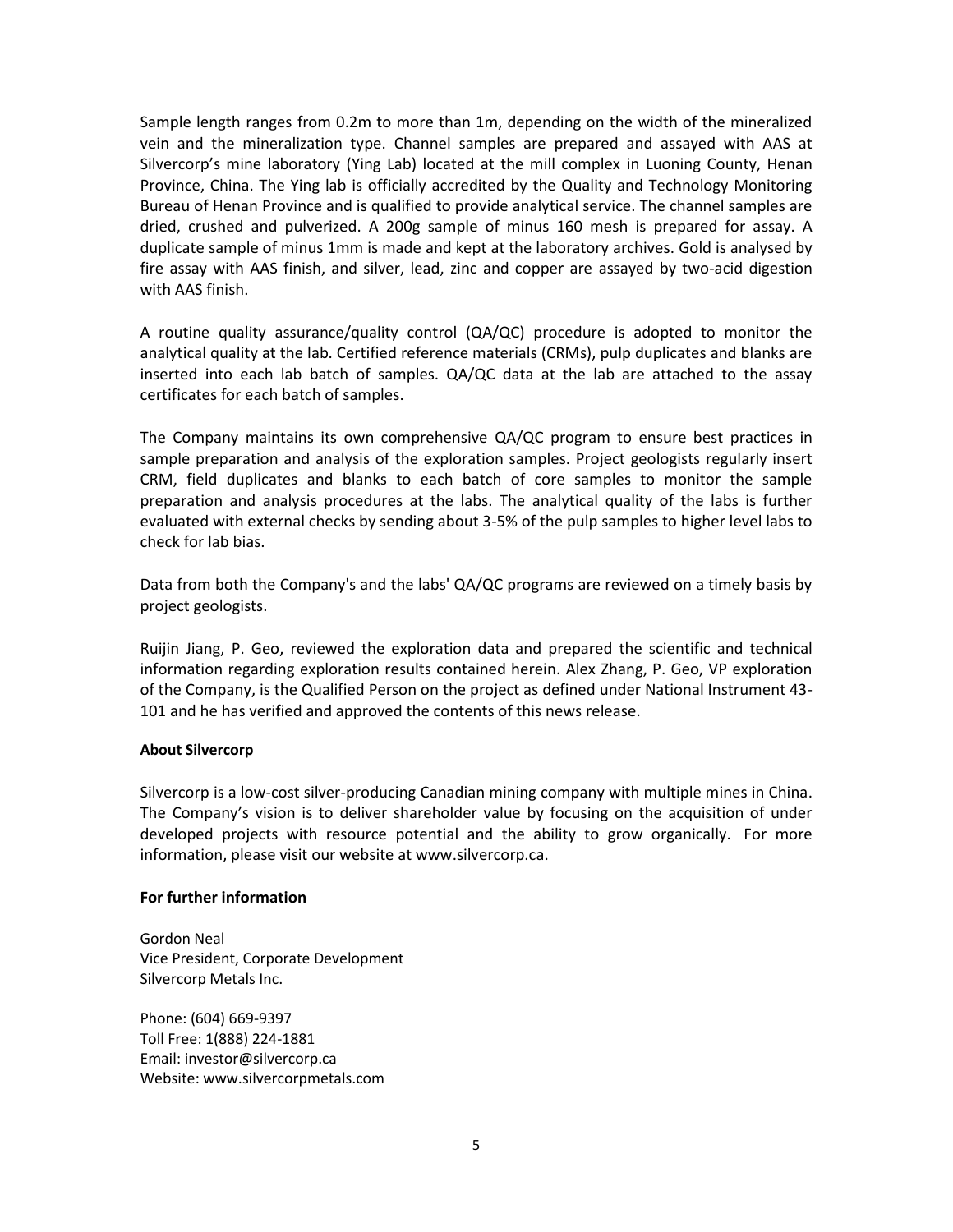#### **CAUTIONARY DISCLAIMER - FORWARD LOOKING STATEMENTS**

Certain of the statements and information in this press release constitute "forward-looking statements" within the meaning of the United States Private Securities Litigation Reform Act of 1995 and "forward-looking information" within the meaning of applicable Canadian provincial securities laws. Any statements or information that express or involve discussions with respect to predictions, expectations, beliefs, plans, projections, objectives, assumptions or future events or performance (often, but not always, using words or phrases such as "expects", "is expected", "anticipates", "believes", "plans", "projects", "estimates", "assumes", "intends", "strategies", "targets", "goals", "forecasts", "objectives", "budgets", "schedules", "potential" or variations thereof or stating that certain actions, events or results "may", "could", "would", "might" or "will" be taken, occur or be achieved, or the negative of any of these terms and similar expressions) are not statements of historical fact and may be forward-looking statements or information. Forward-looking statements or information relate to, among other things: the price of silver and other metals; the accuracy of mineral resource and mineral reserve estimates at the Company's material properties; the sufficiency of the Company's capital to finance the Company's operations; estimates of the Company's revenues and capital expenditures; estimated production from the Company's mines in the Ying Mining District; timing of receipt of permits and regulatory approvals; availability of funds from production to finance the Company's operations; and access to and availability of funding for future construction, use of proceeds from any financing and development of the Company's properties.

Forward-looking statements or information are subject to a variety of known and unknown risks, uncertainties and other factors that could cause actual events or results to differ from those reflected in the forward-looking statements or information, including, without limitation, risks relating to: fluctuating commodity prices; calculation of resources, reserves and mineralization and precious and base metal recovery; interpretations and assumptions of mineral resource and mineral reserve estimates; exploration and development programs; feasibility and engineering reports; permits and licenses; title to properties; property interests; joint venture partners; acquisition of commercially mineable mineral rights; financing; recent market events and conditions; economic factors affecting the Company; timing, estimated amount, capital and operating expenditures and economic returns of future production; integration of future acquisitions into the Company's existing operations; competition; operations and political conditions; regulatory environment in China and Canada; environmental risks; foreign exchange rate fluctuations; insurance; risks and hazards of mining operations; key personnel; conflicts of interest; dependence on management; internal control over financial reporting as per the requirements of the Sarbanes-Oxley Act; and bringing actions and enforcing judgments under U.S. securities laws.

This list is not exhaustive of the factors that may affect any of the Company's forward-looking statements or information. Forward-looking statements or information are statements about the future and are inherently uncertain, and actual achievements of the Company or other future events or conditions may differ materially from those reflected in the forward-looking statements or information due to a variety of risks, uncertainties and other factors, including, without limitation, those referred to in the Company's Annual Information Form for the year ended March 31, 2017 under the heading "Risk Factors". Although the Company has attempted to identify important factors that could cause actual results to differ materially, there may be other factors that cause results not to be as anticipated, estimated, described or intended.